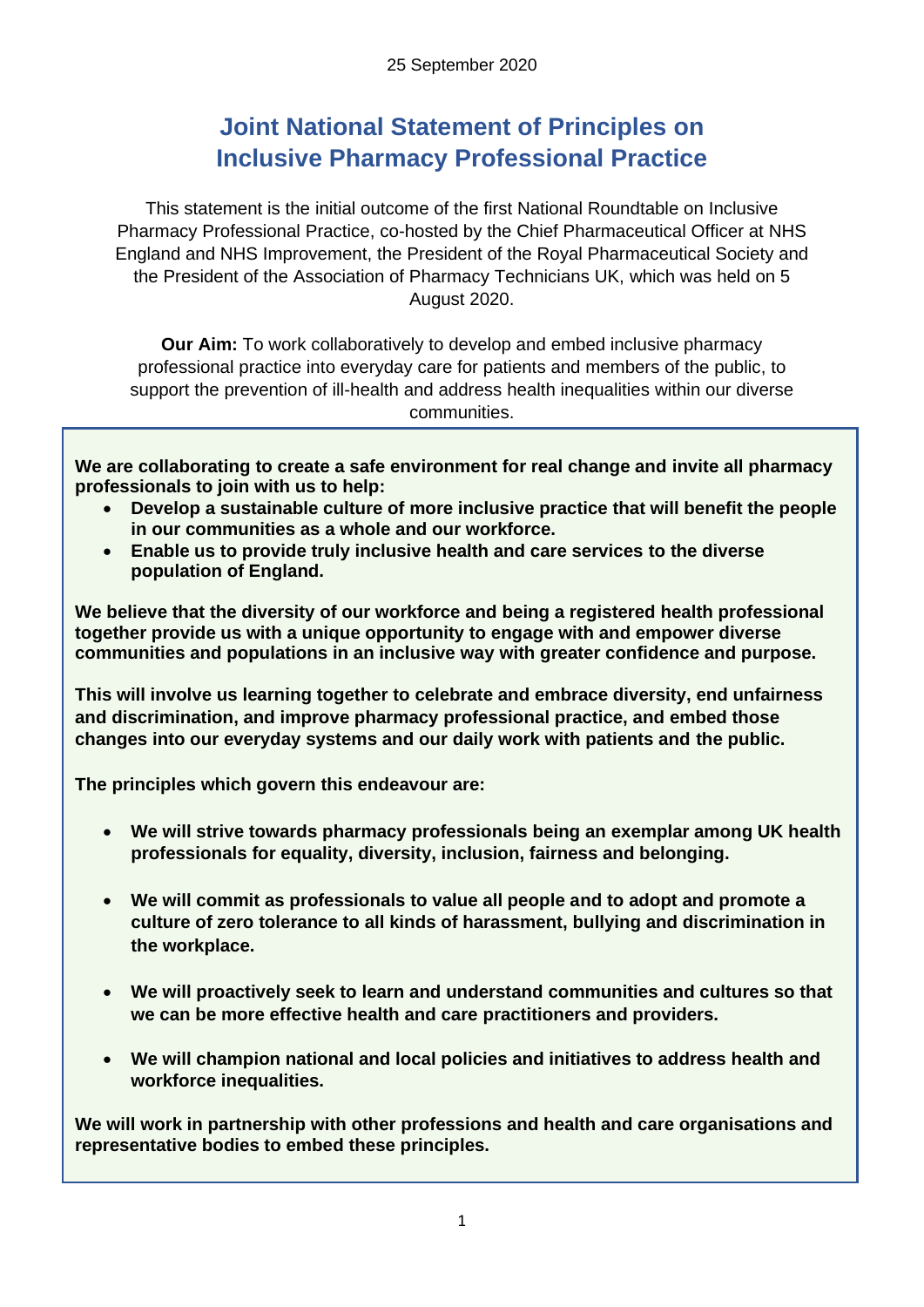| <b>Association of</b><br><b>Independent Multiple</b><br><b>Pharmacies</b> | Leyla Hannbeck                                                        | <b>Chief Executive</b>             | (AIM)<br><b>Association of</b><br>Independent Multiple<br><b>Pharmacies</b> |
|---------------------------------------------------------------------------|-----------------------------------------------------------------------|------------------------------------|-----------------------------------------------------------------------------|
| <b>Association of</b><br><b>Pharmacy Technicians</b><br><b>UK</b>         | <b>Liz Fidler</b>                                                     | President                          |                                                                             |
| <b>Company Chemists'</b><br><b>Association</b>                            | <b>Malcolm Harrison</b>                                               | <b>Chief Executive</b>             | COMPANY<br>CHEMISTS'<br><b>ASSOCIATION</b>                                  |
| <b>General Pharmaceutical</b><br><b>Council</b>                           | Duncan Rudkin                                                         | <b>Chief Executive</b>             | General<br>Pharmaceutical<br>Council                                        |
| <b>Guild of Healthcare</b><br><b>Pharmacists</b>                          | <b>Ewan Maule</b>                                                     | <b>Vice President</b>              | <b>GHP</b>                                                                  |
| <b>Health Education</b><br><b>England</b>                                 | <b>Helen Porter</b><br>Jane Brown<br>Nick Haddington<br>Ros Cheeseman | <b>Pharmacy Deans</b>              | <b>NHS</b><br><b>Health Education England</b>                               |
| <b>National Pharmacy</b><br><b>Association</b>                            | Mark Lyonette                                                         | <b>Chief Executive</b>             |                                                                             |
| <b>NHS England and NHS</b><br>Improvement                                 | Keith Ridge                                                           | Chief<br>Pharmaceutical<br>Officer | <b>NHS</b>                                                                  |
| <b>Primary and Community</b><br><b>Care Pharmacy Network</b>              | <b>Kam Takhar</b>                                                     | Chair                              | PC <sup>(</sup>                                                             |
| <b>Primary Care Pharmacy</b><br><b>Association</b>                        | <b>Graham Stretch</b>                                                 | President                          |                                                                             |
| <b>Pharmacy Defence</b><br><b>Association</b>                             | Alima Batchelor                                                       | <b>Head of Policy</b>              | oda                                                                         |
| <b>Pharmaceutical Services</b><br><b>Negotiating Committee</b>            | <b>Simon Dukes</b>                                                    | <b>Chief Executive</b>             | <b>PSNC</b>                                                                 |
| <b>Royal Pharmaceutical</b><br><b>Society</b>                             | Sandra Gidley                                                         | President                          | <b>ROYAL</b><br>PHARMACEUTICAL<br><b>SOCIETY</b>                            |
| <b>UK Black Pharmacists'</b><br><b>Association</b>                        | <b>Elsy Gomez</b><br>Campos                                           | President                          | <b>SUGRA</b>                                                                |
| <b>UK Clinical Pharmacy</b><br><b>Association</b>                         | <b>Ruth Bednall</b>                                                   | Chair                              | UKCPA                                                                       |

## **Acknowledging the contribution of patient representative speakers:**

| Hefaes Rehman | <b>Champions for Achieving</b><br>Better Health, Sheffield | Chair                   |
|---------------|------------------------------------------------------------|-------------------------|
| Tony Kelly    | Diabetes UK                                                | <b>Patient Champion</b> |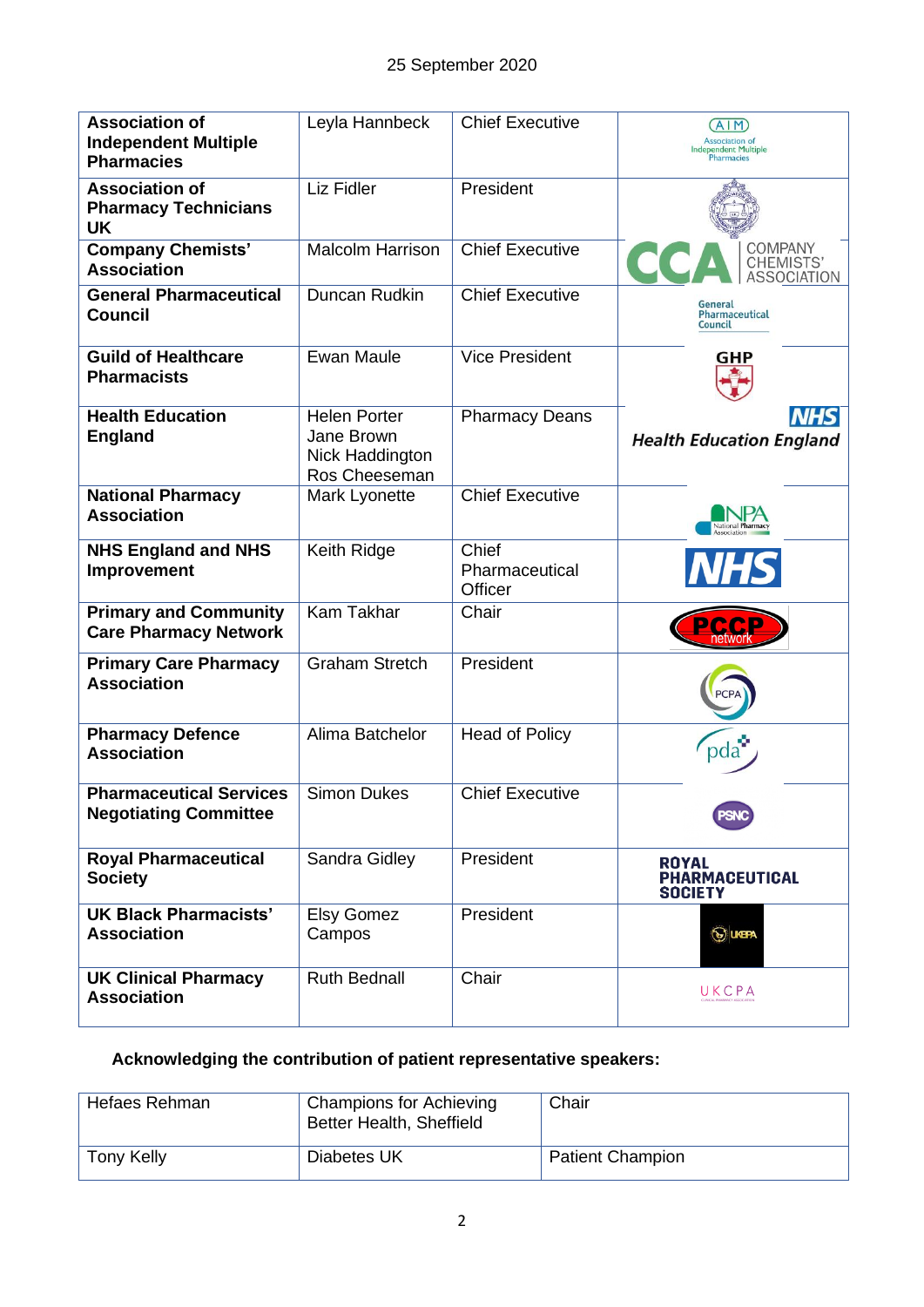## **Additional signatories from the roundtable:**

| <b>Name</b>              | Organisation                                            | <b>Role</b>                                                                      |
|--------------------------|---------------------------------------------------------|----------------------------------------------------------------------------------|
| <b>Ade Williams</b>      | Bedminster Pharmacy, Bristol                            | <b>Superintendent Pharmacist</b>                                                 |
| Amandeep Doll            | <b>Royal Pharmaceutical Society</b>                     | <b>Diversity Coordinator</b>                                                     |
| Amita Aggarwal           | <b>Health Education England</b>                         | <b>CPhO Clinical Fellow</b>                                                      |
| <b>Annette Ashley</b>    | <b>General Pharmaceutical Council</b>                   | <b>Head of Policy and Standards</b>                                              |
| Anisha Soni              | NHS England and NHS Improvement                         | <b>CPhO Clinical Fellow</b>                                                      |
| Anne Joshua              | NHS England and NHS Improvement                         | Head of Pharmacy Integration                                                     |
| <b>Bruce Warner</b>      | NHS England and NHS Improvement                         | <b>Deputy Chief Pharmaceutical</b><br>Officer                                    |
| Dalgeet Puaar            | <b>Health Education England</b>                         | <b>Pharmacy Technician</b><br><b>Professional Lead</b>                           |
| Diane Ashiru-<br>Oredope | <b>Public Health England</b>                            | Lead Pharmacist, Healthcare<br>Acquired Infections and AMR<br><b>Division</b>    |
| Duncan Jenkins           | Dudley CCG                                              | Specialist in Pharmaceutical<br><b>Public Health</b>                             |
| <b>Gail Hall</b>         | Association of Pharmacy Technicians UK                  | Secretary                                                                        |
| <b>Gul Root</b>          | <b>Public Health England</b>                            | National Lead, Pharmacy<br><b>Public Health</b>                                  |
| Haifa Lyster             | Royal Brompton & Harefield NHS                          | Consultant Pharmacist,                                                           |
|                          | <b>Foundation Trust</b>                                 | <b>Transplantation &amp; VADs</b>                                                |
| Helen Kilminster         | <b>Primary Care Pharmacy Association</b>                | Chair, Practice Pharmacy<br>Group                                                |
| Helga Mangion            | <b>National Pharmacy Association</b>                    | Policy Manager                                                                   |
| James Wood               | <b>Community Pharmacy Surrey and Sussex</b>             | LPC CEO                                                                          |
| Janaki Chitsabesan       | Association of Pharmacy Technicians UK                  | Co-founder, Pharmacy<br><b>Technicians of Colour Group</b>                       |
| Jeannette Howe           | Department of Health and Social Care                    | <b>Head of Pharmacy</b>                                                          |
| <b>Jill Loader</b>       | NHS England and NHS Improvement                         | Deputy Director, Pharmacy<br>Commissioning                                       |
| Karen O' Brien           | NHS England and NHS Improvement                         | <b>Regional Chief Pharmacist</b><br>(North West)                                 |
| Layla Rahman             | <b>Pharmaceutical Services Negotiating</b><br>Committee | <b>Regulations Officer</b>                                                       |
| Lelly Oboh               | <b>Specialist Pharmacy Service</b>                      | <b>Consultant Pharmacist, Older</b><br>People, Guy's and St<br>Thomas's Hospital |
| Professor Mahendra       | University of Bradford                                  | <b>Honorary Visiting Professor</b>                                               |
| Patel                    | <b>University of Sussex</b>                             | <b>Visiting Professor</b>                                                        |
|                          | RPS English Pharmacy Board                              | Member                                                                           |
| Professor Mala Rao       | NHS England and NHS Improvement                         | Medical Adviser, Workforce<br>Race Equality Implementation<br>Team               |
|                          | Imperial College London                                 | Professor, Department of<br><b>Primary Care and Public</b><br>Health             |